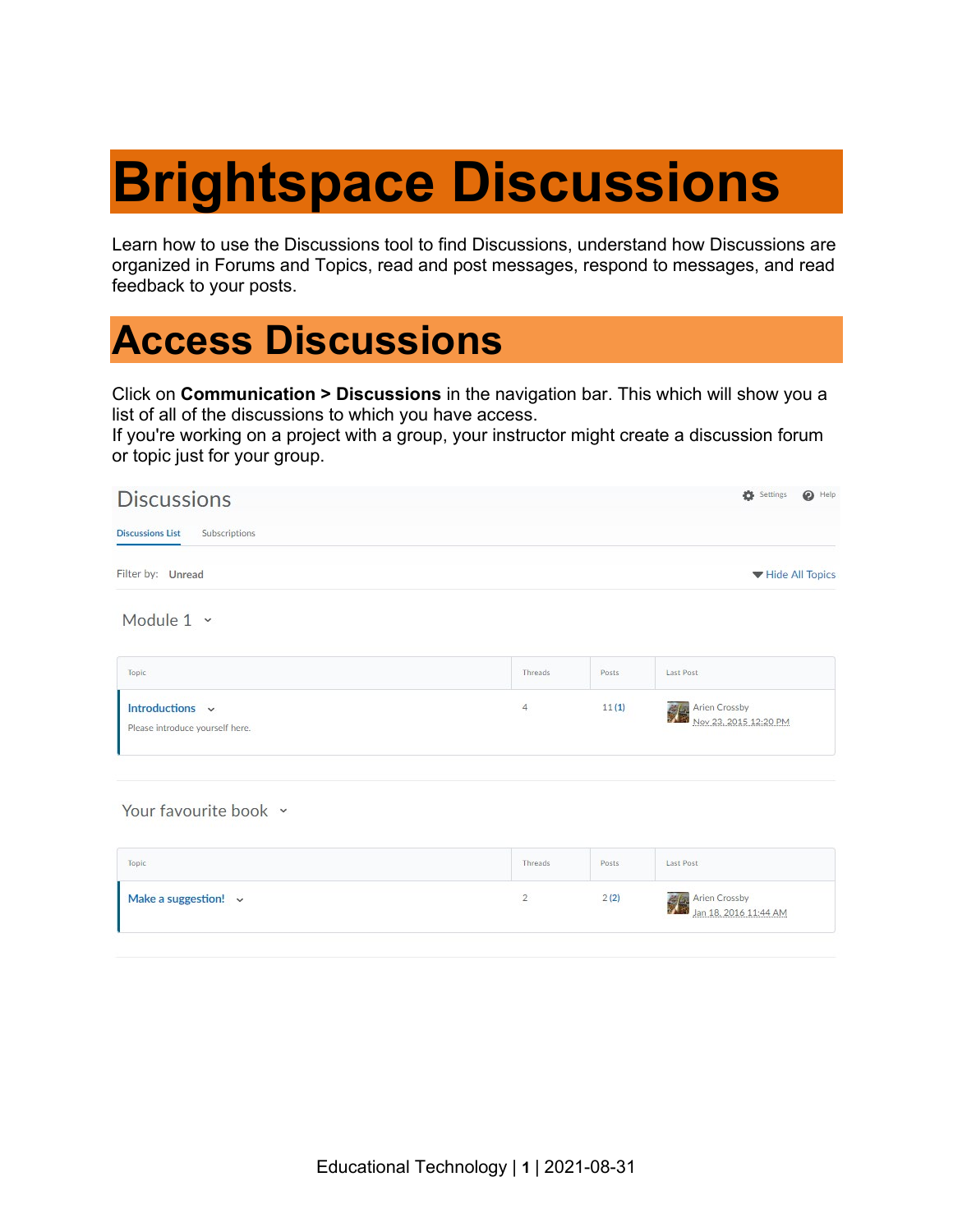### **Forums and Topics**

**Discussions** are organized into two main levels:

**Forums:** These might often correspond with other organizational units within the course. For example, your instructor might create a forum for each week or module of your course, or for major projects or assignments. **Topics:** Within forums, there are Topics. You might have a Discussion Topic for that week's discussions about the readings. Or you might have one for an assignment.

### **Posting Messages**

Within topics, you can make posts, or respond to what other people have posted. Say that you need to introduce yourself as part of the syllabus for Module 1.

- 1. Click on the topic
- 2. Click *Start a New Thread*; the **Compose** screen will appear

| <b>Introductions</b>            |         |               |                |       |          |              | $\sim$ |
|---------------------------------|---------|---------------|----------------|-------|----------|--------------|--------|
| <b>Start a New Thread</b>       | Refresh | Mark All Read | More Actions v |       |          |              |        |
| Subscribe to Topic              |         |               |                | View: | Threaded | $\checkmark$ | Apply  |
| Please introduce yourself here. |         |               |                |       |          |              |        |

3. The **New Post** screen contains the **Brightspace Editor** with all the usual composition options: you can insert pictures or media, create links to external websites, format text with bold, italics or underline, use text justification or lists, change font face, size or colour, or insert equations or tables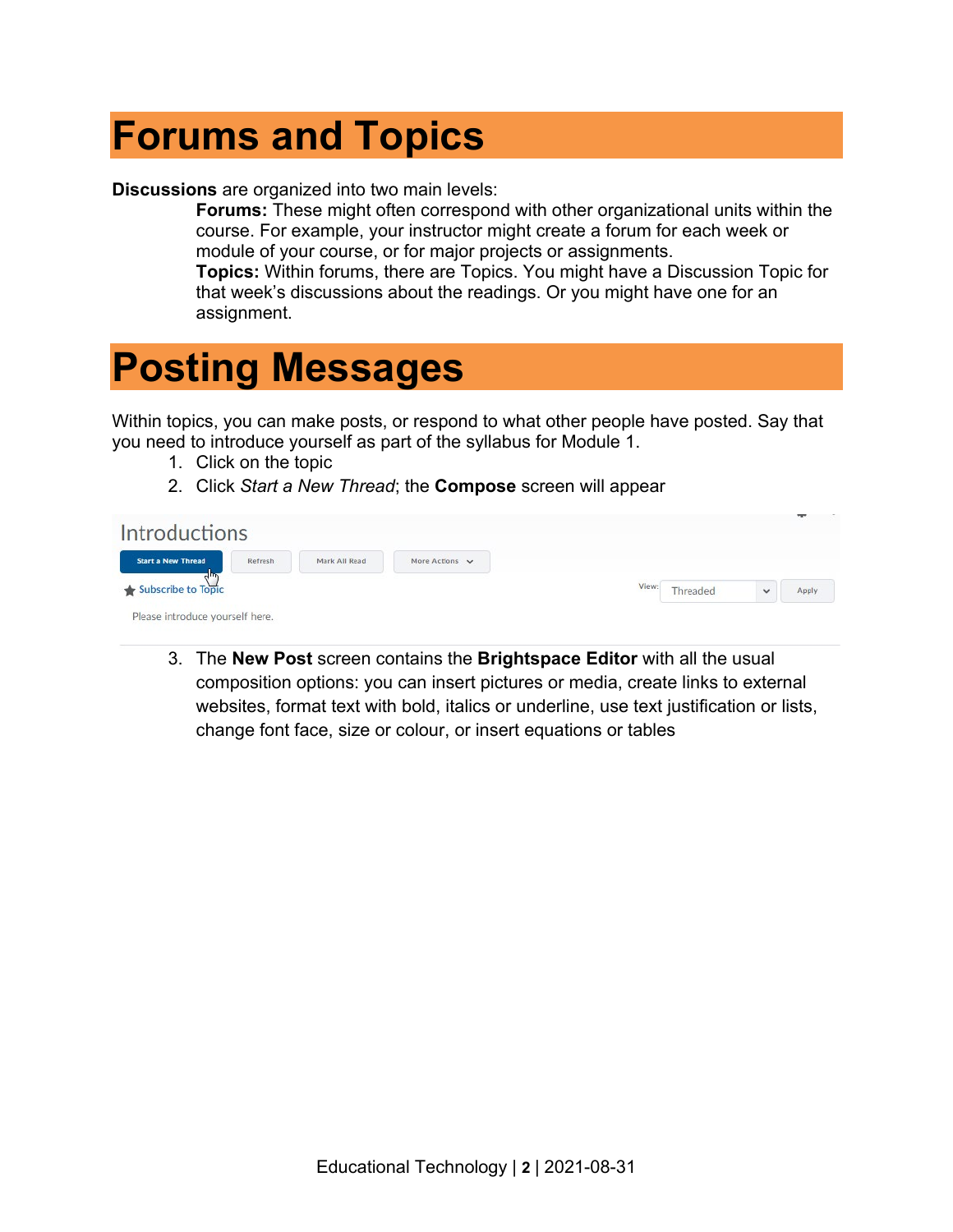### New Post Details

Subject

| Paragraph $\vee$ <b>B</b> $I$ <b>U</b> $\vee$ <b>A</b> $\equiv$ $\vee$ $\equiv$ $\vee$ <b>E</b> $\vee$ <b>C</b> $\equiv$ |         |  |                                                                              | $+$ $\vee$ | $\bullet$ $\bullet$ $\bullet$<br>∫հղ |
|--------------------------------------------------------------------------------------------------------------------------|---------|--|------------------------------------------------------------------------------|------------|--------------------------------------|
| Lato (Recom $\vee$                                                                                                       | 19рх  ∨ |  | $\mathbb{P} \parallel \mathbb{P}$ = R $\omega$ $\mid \mathbb{D} \parallel C$ |            |                                      |
|                                                                                                                          |         |  |                                                                              |            |                                      |
|                                                                                                                          |         |  |                                                                              |            |                                      |
|                                                                                                                          |         |  |                                                                              |            |                                      |
|                                                                                                                          |         |  |                                                                              |            |                                      |
|                                                                                                                          |         |  |                                                                              |            |                                      |
|                                                                                                                          |         |  |                                                                              |            |                                      |
|                                                                                                                          |         |  |                                                                              |            |                                      |
|                                                                                                                          |         |  |                                                                              |            |                                      |
|                                                                                                                          |         |  |                                                                              |            |                                      |
|                                                                                                                          |         |  |                                                                              |            |                                      |
|                                                                                                                          |         |  |                                                                              |            |                                      |

- 4. If you can't see everything, click the ellipsis to show the missing options on the next line
- 5. You can enter a subject and then enter your text in the box below
- 6. You can also **Preview** your text as it will appear when posted, or toggle the entry box to full-screen mode



- 7. Clicking the **Subscribe to this thread** box will allow you to get updates any time someone posts a new message in response to the same thread
- 8. Under **Attachments**, you can attach a file to your message. You can:
	- a. upload a file from your harddrive (**Add a File > My Computer**)
	- b. select a file from your file locker (or, if this is for a group assignment, from a group locker – **Add a File > My Locker** or **Group Locker**)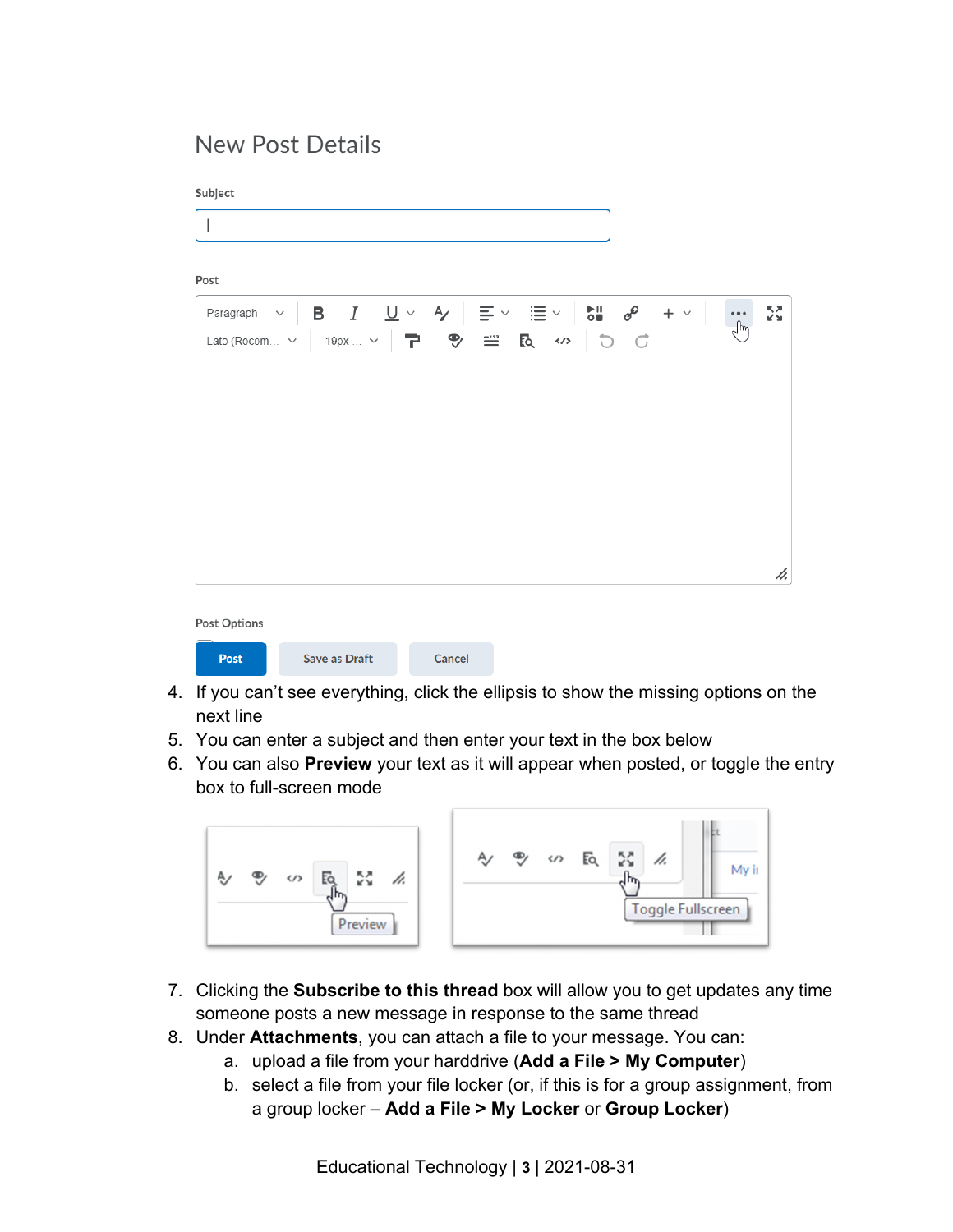- c. record a response directly into Brightspace (**Record Audio**  requires Flash)
- 9. To post your message, click **Post**

### **Respond to a Message**

#### Responding to a **Message** in a Discussion is easy.

- 1. Click on the topic title to open the topic
- 2. Click on the message title

|  |  | Subject         |
|--|--|-----------------|
|  |  | My introduction |
|  |  | My introduction |

Click **Reply**; the Reply window will appear

- a. Type your message in the entry field, just like when you're writing an original message; you can add a file or record an audio response
- b. When you're done, just click **Post**
- c. Your message response shows up underneath the original thread.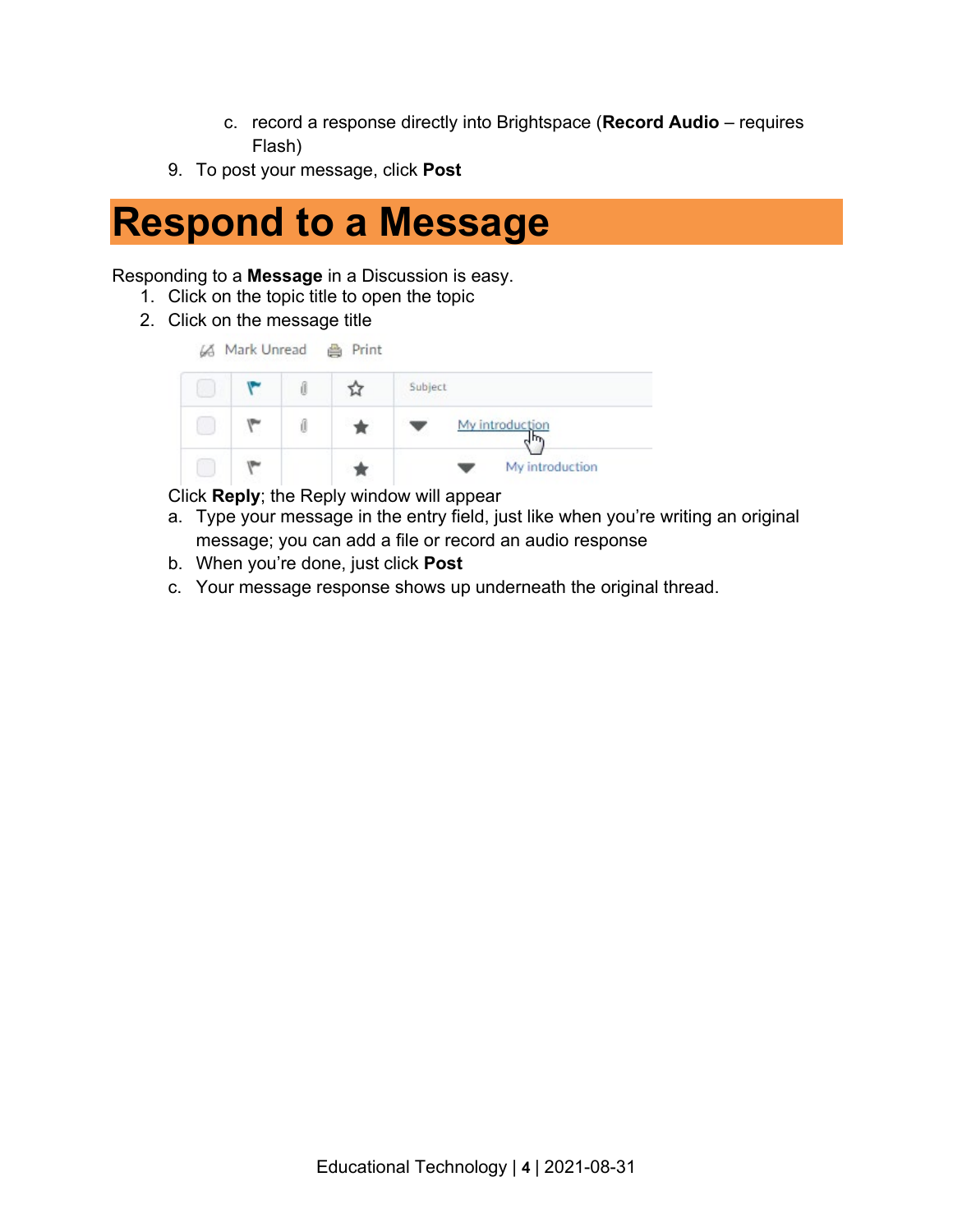## **Sorting Messages**

You can sort messages in a number of different ways.

Use the Show menu to view them threaded, sort by date, author name, or subject, or choose to show posts with file attachments first. Click **Apply** to apply your choice.

| <b>Start a New Thread</b>       | Refresh | Mark All Read       | More Actions v |       |                          |              |              |
|---------------------------------|---------|---------------------|----------------|-------|--------------------------|--------------|--------------|
| Subscribe to Topic              |         |                     |                | View: | Threaded                 | $\checkmark$ | <b>Apply</b> |
| Please introduce yourself here. |         |                     |                |       | <b>Threaded</b>          |              |              |
|                                 |         |                     |                |       | Unthreaded               | MЦ           |              |
|                                 |         |                     |                |       | All Posts<br>Unread Only |              |              |
| Search For                      |         | Show Search Options |                |       | Flagged Only             |              |              |
|                                 |         |                     |                |       | <b>Drafts</b>            |              |              |

The default view for discussions in Brightspace is Threaded.

A thread consists of the original message and all the replies to that message. In Threaded view, a reply will be indented, and the reply to the reply will be indented again, as you can see here.

| Œ                                      | ۴          | đ  | ☆ | Subject                          | Authored By   | Date                  |
|----------------------------------------|------------|----|---|----------------------------------|---------------|-----------------------|
| $\circledcirc$                         | <b>VPH</b> | đ  | ★ | My introduction                  | Jane Student  | Mar 18, 2014 11:06 AM |
| $\qquad \qquad \Box$                   | <b>IPw</b> |    | ★ | My introduction<br>▼             | Jane Student  | Mar 18, 2014 11:08 AM |
| $\circledcirc$                         | ۱P۲        |    | ★ | My introduction                  | Arien Crossby | Nov 23, 2015 12:20 PM |
| $\circledcirc$                         | <b>UPH</b> | f) | ★ | This is my introduction          | Jane Student  | Apr 5, 2013 10:46 AM  |
| $\circledcirc$                         | <b>VPw</b> |    | ★ | This is my introduction<br>▼     | Jane Student  | Mar 17, 2014 3:52 PM  |
| $\begin{pmatrix} 1 \\ 1 \end{pmatrix}$ | <b>VPW</b> |    | ★ | This is my introduction          | Jane Student  | Mar 17, 2014 3:52 PM  |
|                                        | <b>VPw</b> |    | Ŕ | Introduction from the instructor | Arien Crossby | Feb 28, 2013 2:08 PM  |

You can subscribe to responses to this thread by clicking on **Subscribe to Topic**. Click it again to unsubscribe.